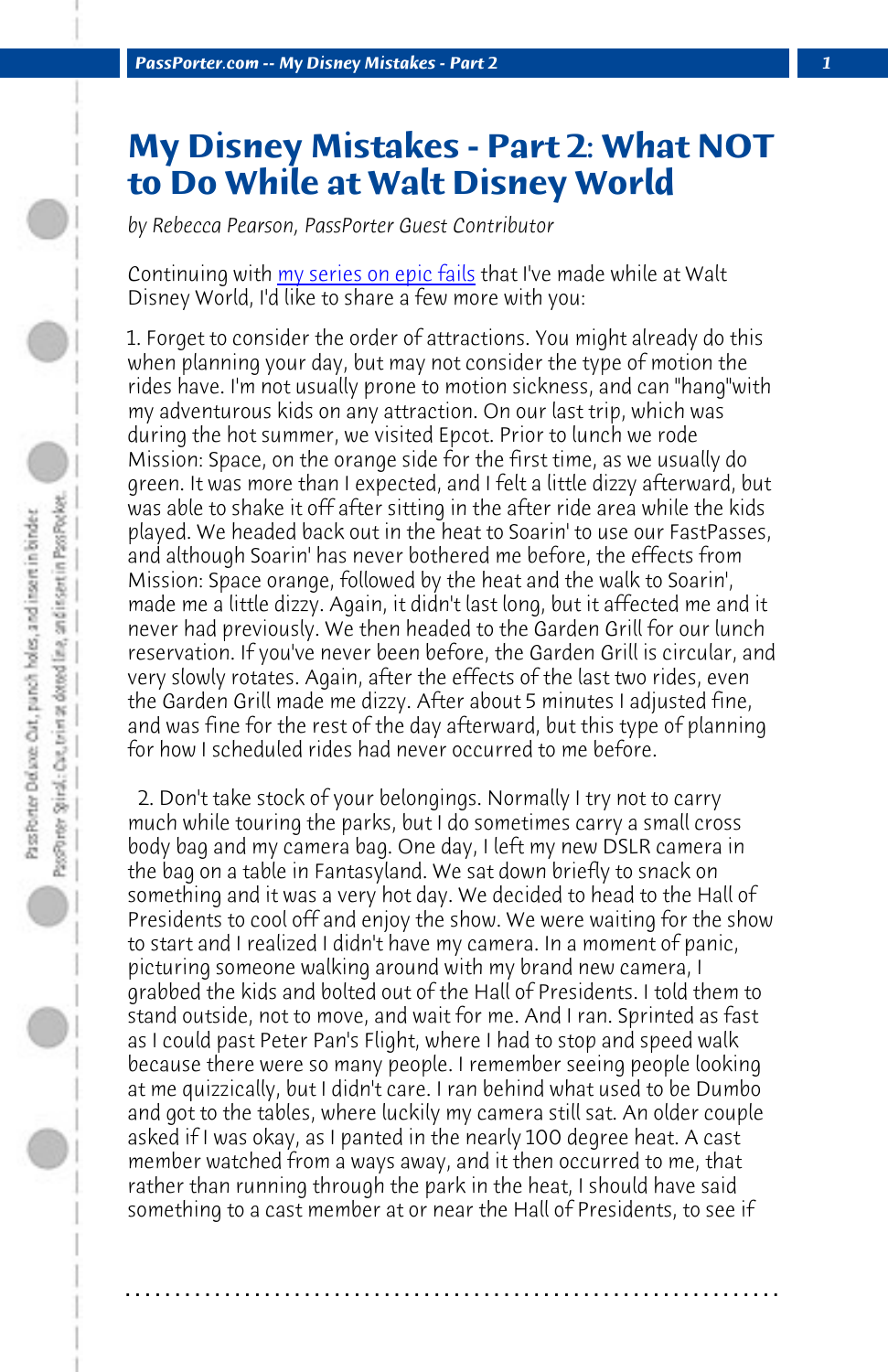they could contact someone in that area or security. My kids were more than relieved to know that I wouldn't be freaking out since I found my camera and we proceeded to watch the next show so that I could cool off. I know it's a theme already, but use the cast members! Trust the cast members!

 3. Forget your children! I almost left my son on the bus. Well, in fairness I did leave him. Yes, I am that person. My kids are older, and have been to Disney more than a few times, so in the parks I'll allow them to go ahead together to get FastPasses for us or grab snacks. We've never had issues because they know their way around and I trust they are safe at Disney. However, we tend to stay at a different resort each time, and don't tend to spend much time there, so they don't get as familiarized with the resorts. On our last stay we stayed at Caribbean Beach in a pirate theme room. After a long night at the park, we were on the bus on the way back. Dillon, who was 10, almost 11 at the time, was sitting in the back of the bus with us, but a couple of seats away. At our stop, which I assumed he knew as Trinidad South, my daughter and I got up and got off of the bus. After walking a few feet, just as the bus was going to pull away, I realized he wasn't with us. He was still on the bus! Again, I panicked and ran toward the bus, which quickly stopped and opened the doors. Turns out he had drifted to sleep, which I hadn't realized, because there were still quite a few people on the bus, and I assumed he would stand up and follow us at our stop. No matter their age, don't get too comfortable, and hold their hand or keep them in front of you or in your sights at all times. While I'm sure nothing would have happened had the bus not stopped, I'm not sure he would have been able to know where to get off had he woken up. I know Disney would have handled it properly, but I would have rather avoided it altogether.

PassPrieter Spinal: Cart, teiler at dotted line, and instert in Pass Pocket. PassPorter Delaxe: Out, panch holes, and insert in binder

4. Underestimate downtime and pool time. On our first trip especially, but even our next few after that, I always tried to pack in so much activity and never planned for a resort day or any downtime. We'd squeeze in some pool time after the park on a night or two, but generally I'd just promise the kids that we'd swim the next night, while they longingly asked as we walked by the pool if we could swim that night or the next day. I always meant to let them swim, but we always spent that time in the park, and ended up hitting the pool for just a short time on our last day prior to flying home. We wasted some great potential pool time, at some great pools, and after specifically and FINALLY planning a pool day on our last trip, we will definitely plan at least one "down" day on every upcoming trip. Do not underestimate the appeal of the resort and the pool. You need a break and so do the kids.

 5. I cried over a broken flip flop. Seriously. I have favorite flip flops that

**. . . . . . . . . . . . . . . . . . . . . . . . . . . . . . . . . . . . . . . . . . . . . . . . . . . . . . . . . . . . . . . . . .**